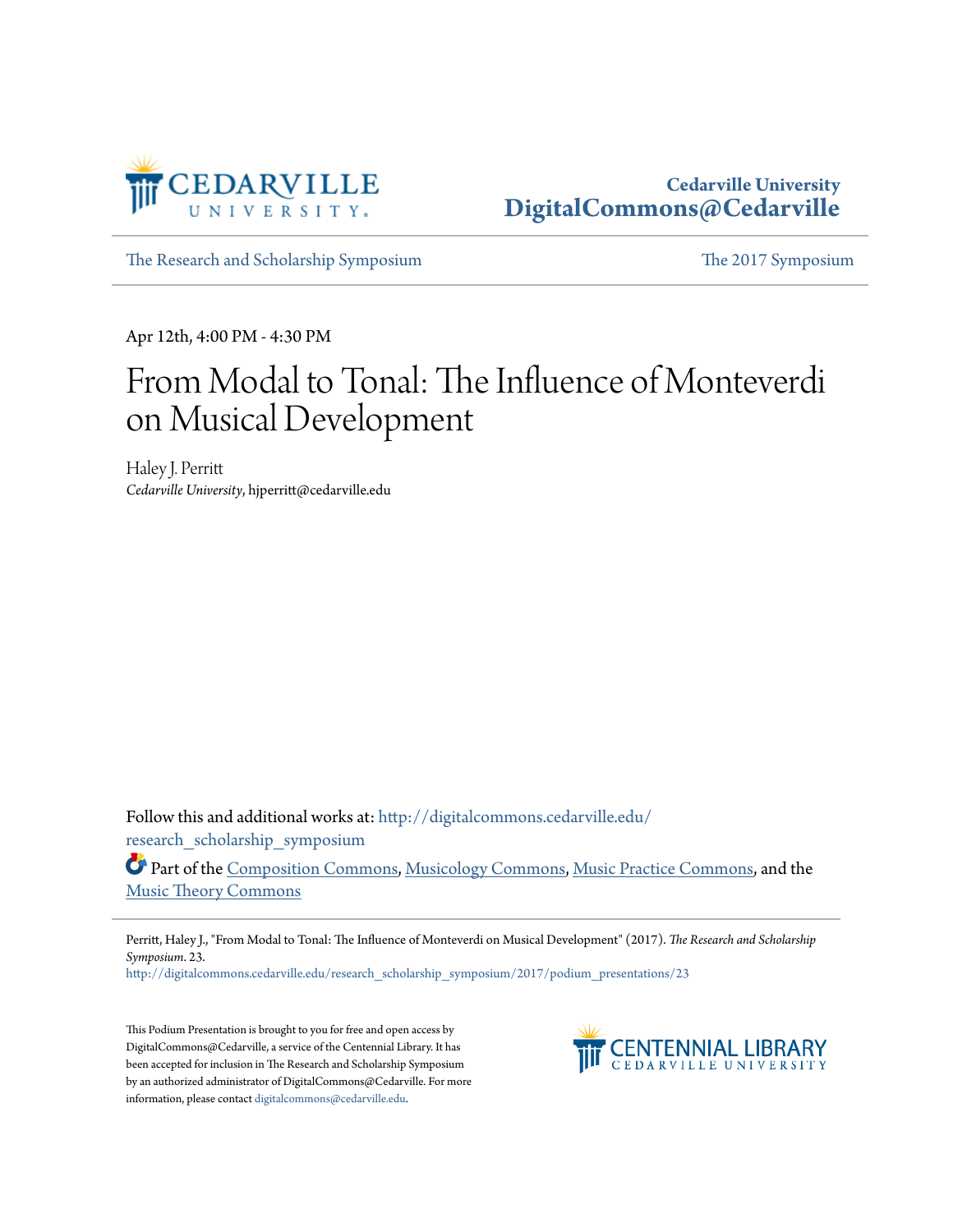From Modal to Tonal: The Influence of Monteverdi in Musical Development

Musical transitions: they have been observed from brilliant fugal counterpoint of the Baroque era to the simplicity in homophony of the Classical age, from the emotionless Medieval Gregorian chants to the embodiment of feelings based off of the Doctrine of Affections, and even from through the structured harmonic progressions of the Classical era to the expansion of chords in the Romantic period. This type of musical development is no different in the shift from modality to tonality in the late Renaissance and early Baroque era. This transition revolutionized the theory behind the sounds and structures of music. While both terms imply the organization of pitches within a given piece, modal and tonal are only broad terms which require further explanation in order to evaluate the transition between modality and tonality.

To comprehend the development, it is essential to simply understand what the terms modal and tonal mean within music. Modality has proven to be a difficult concept to explain on its own. Many studies evaluate modality in terms of the later established tonal system and define modality by comparing the two systems to one another. Modern studies also explain modes in terms of the scales. Susan McClary states, "Modern definitions frequently are tied to the octave scales associated with the various modes. Thus, dorian differs from aeolian only in that its fifth and sixth degrees are a whole step apart rather than a half step."<sup>1</sup> This explanation only allows for an extremely narrow and slim selection of music due to the low amount of music written in such a way that this can be proved. If a piece seemingly contains two different modes, score studies and evaluations of music can become confusing and difficult. Therefore, the modern view of modes does not provide the best means of analyzing music.

<sup>1</sup> Susan McClary, *The Transition from Modal to Tonal Organization in the Works of Monteverdi* (Cambridge, Massachusetts: Harvard University, 1976): 18.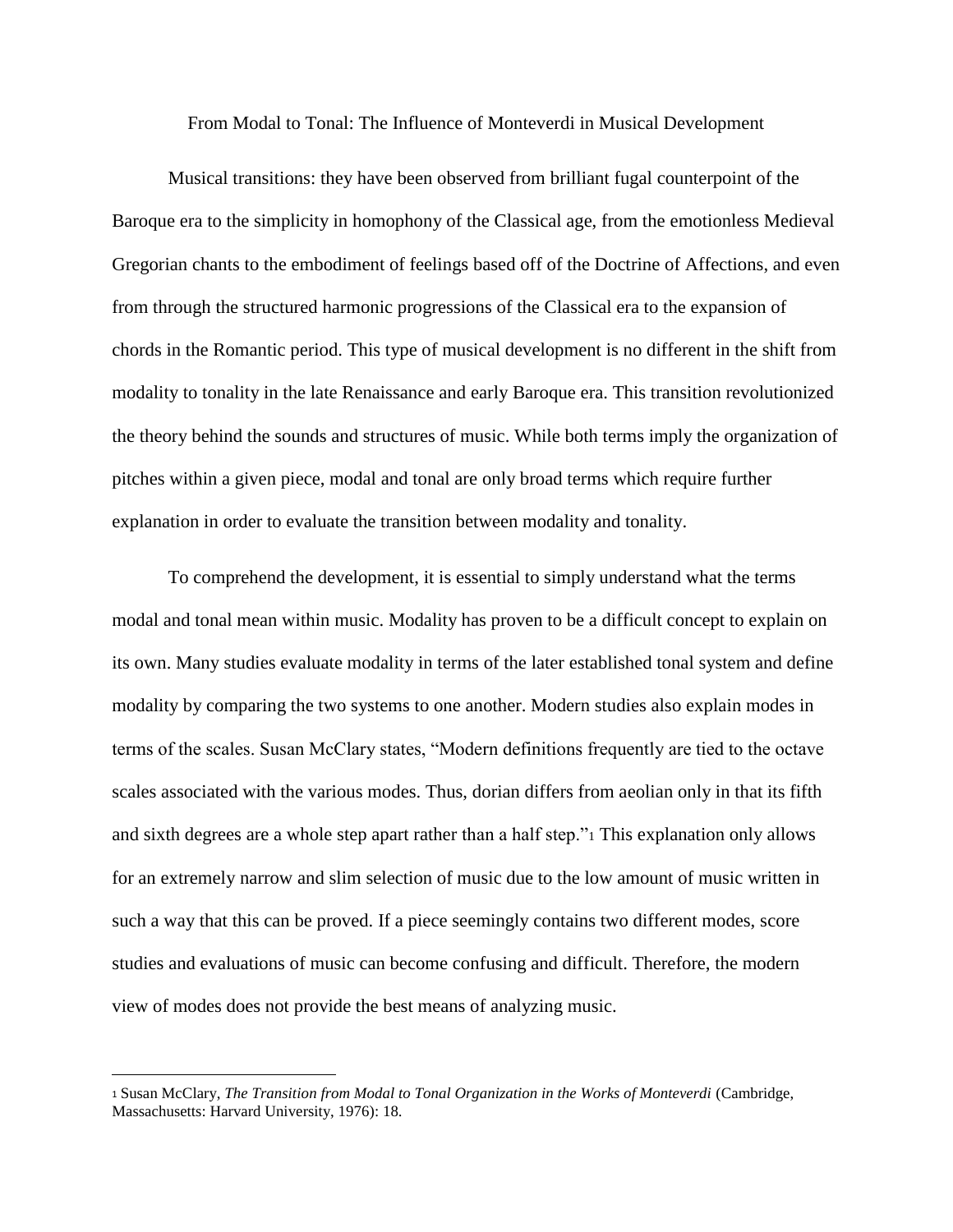However, the Renaissance definition offers substance to proving modality. Established by Zarlino, a Renaissance theorist, this definition states that modes are either authentic or plagal. McClary explains, "In an authentic mode, the octave is divided harmonically, and the dividing pitch is a fifth above the lowest pitch of the octave. In a plagal mode, the division is arithmetic, and the dividing pitch is a fourth above the lowest pitch of the octave. In both cases, the final is the lowest pitch of the species of fifth."<sup>2</sup> This definition is especially helpful in determining the theoretical view of modes in how they are divided harmonically as opposed to simply how they are as a scale pattern (Ex. 1). In conclusion to defining modes, McClary paraphrases Zarlino by saying, "Therefore a better concept of mode includes the idea of a whole system of pitches, organized patterns of sound, and complete structures, all controlled by considerations of consonance."<sup>3</sup> Thus, the modal system is essentially a set of rules which composers are to follow in order to create music in consonance. This formed the foundation of music in the late Renaissance era.



Example 1 The division octaves in authentic and plagal modes

Tonality, on the other hand, is significantly less complicated to prove. It is the basis by which musicians use major and minor keys or cadences. In discussing the studies of tonality, McClary claims, "These concentrate on the origins of certain chordal progressions at the cadence, the development of these patterns in popular music of the sixteenth century, indications of possible harmonic-vertical orientation (as opposed to linear) in the fifteenth- and sixteenth-

<sup>2</sup> McClary, *The Transition from Modal to Tonal Organization,* 20.

<sup>3</sup> Ibid, 21.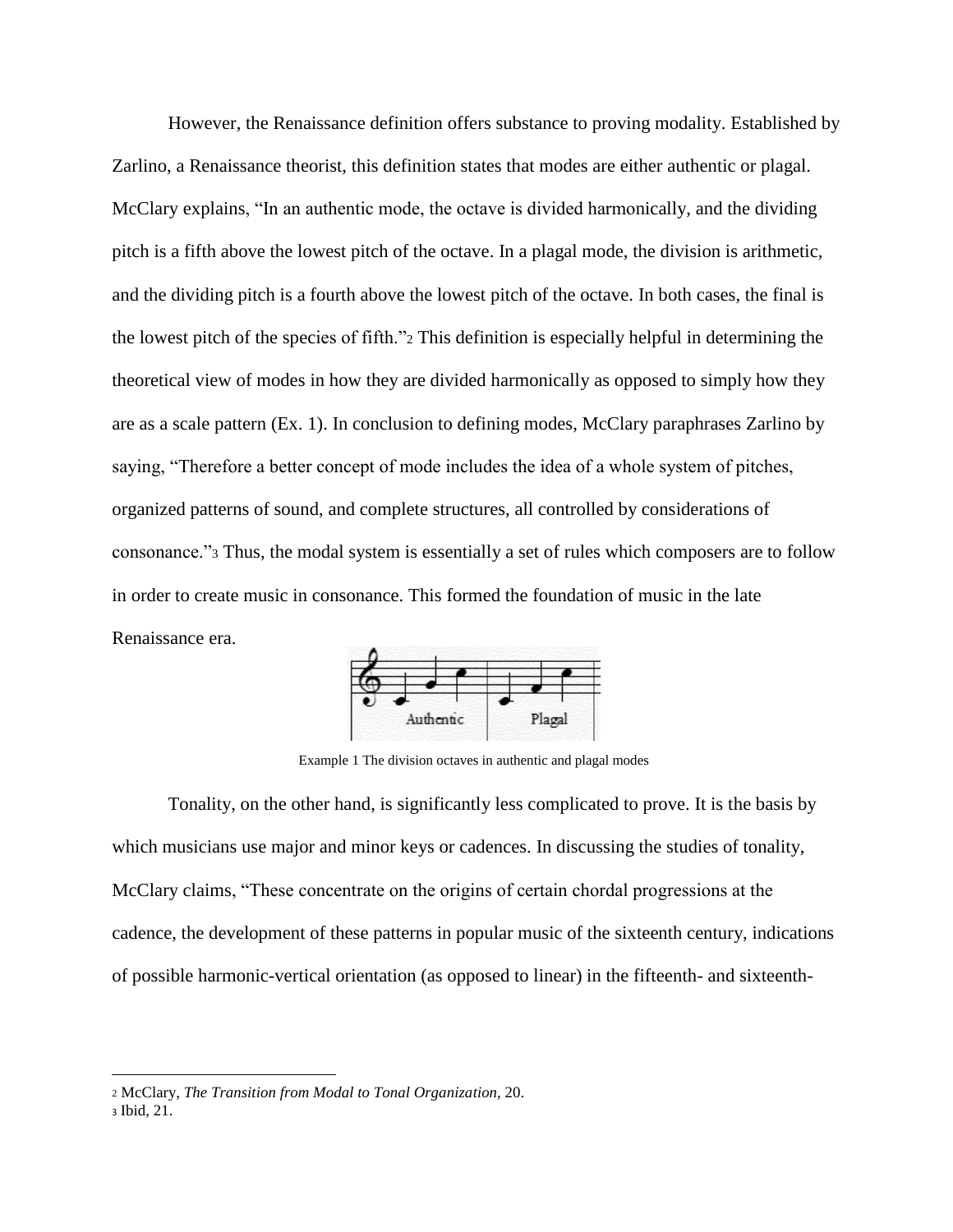century repertories, and the apparent awareness by Renaissance theorists of these changes."<sup>4</sup> These characteristics are evident in modern music and music dating back to the late Renaissance and early Baroque era.

These two different systems of composing music form the theory behind the sound of Western music. However, while the two systems are important in themselves, the transition stage between modality and tonality is especially intriguing. During the time when these changes were occuring, Claudio Monteverdi made his rise as a composer in madrigals and later in operas. The evolution from modality to tonality can be seen in his works. A change which did not occur quickly, tonality developed slowly and gradually, which can be observed in an evaluation of Monteverdi's early works in comparison to his later musical achievements. Claudio Monteverdi was a key composer in the transition of music from modality to tonality in the late Renaissance era due to his background in music theory, his use of modality within his early madrigals, and his use of tonality in the opera *L'Orfeo*.

In observing the development of tonality in the works of Monteverdi, one must examine the musical and theoretical background of the composer to understand what and who influenced him as a composer. Monteverdi's musical career began in Cremona, Italy, a small town in close proximity with Milan. Cremona provided Monteverdi with an abundance of resources for musical training. In Hans Ferdinand Redlich's biography of Monteverdi, he states, "It was the home and the sphere of activity of Andrea Amati, the founder of the great family of violin

<sup>4</sup> McClary, *The Transition from Modal to Tonal Organization*, 2.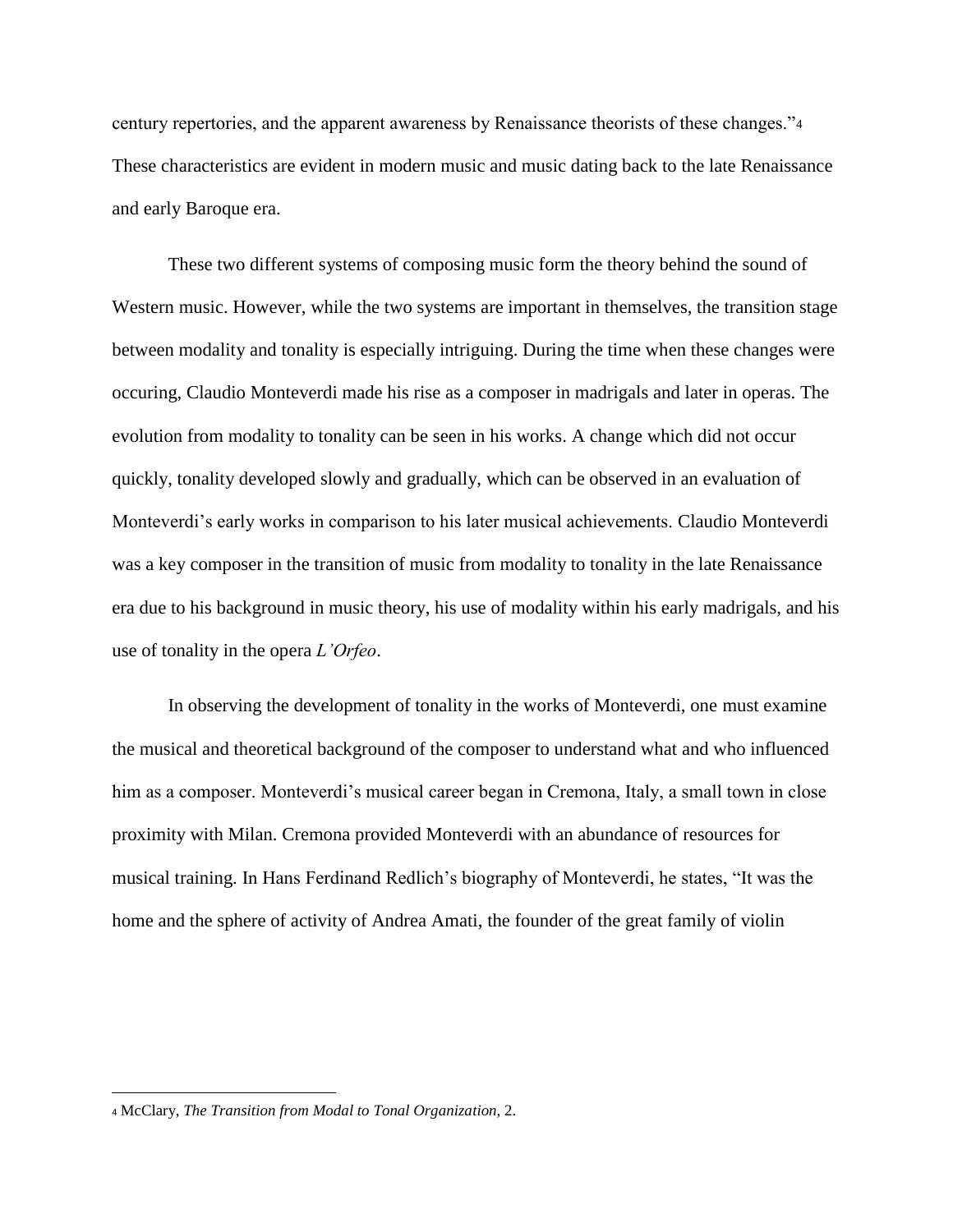makers. . . . Costanzo Porta, the oldest Italian madrigalist. . . . [and] Benedetto Pallavicino."<sup>5</sup> Whether big or small, each of these people played a role in Monteverdi's musical development.

The time period of Monteverdi's musical training also influenced his early compositional style. The Counter-reformation occurred during the mid-1500s. It was a time of reform in the church and was led largely by the Council of Trent who declared that the sacred music of this time was impure. Hugo Leichtentritt quotes Erasmus of Rotterdam, a famous theologian who criticized church music, by citing, "'We have introduced', he says, 'an artificial and theatrical music into the church, a bawling and an agitation of various voices. . . Horns, trumpets, pipes vie and sound along constantly with the voices. . . [and] the people run into the churches as if they were theatres, for the sake of the sensuous charm of the ear.'"<sup>6</sup> Through this rise in agitation towards sacred music, the Council of Trent encouraged a change in the meaning of the text in church music and discouraged the use of secular polyphony. During this time, many composers sought to follow the dictates of the reform while also introducing a greater understanding of musicality and emotions within music. Such composers include Vincenzo Ruffo, Maestro di Cappella of Verona Cathedral and later chapelmaster at the Duomo in Milan,<sup>7</sup> and his student Marc' Antonio Ingegneri, the instructor for Monteverdi. Ruffo began by creating a new style in the music. He followed reforms in his music by creating "clear enunciation of the text, achieved by homophonic procedures. . .with several voices of his music tightly bound in chordal progressions fitted to the rhythm of the text. . . ."<sup>8</sup> Ruffo then influenced Ingegneri in his

<sup>5</sup> Hans Ferdinand Redlich, *Claudio Monteverdi: Life and Works* (Westport, Connecticut: Greenwood Press, Publishers, 1952), 4.

<sup>6</sup> Hugo Leichtentritt, "The Reform of Trent and Its Effect on Music," *The Musical Quarterly*, no. 3 (July 1944), 319. <sup>7</sup> Redlich, *Claudio Monteverdi: Life and Works*, 5-6.

<sup>8</sup> Lewis Lockwood, "The Sacred Music of Vincenzo Ruffo," *Renaissance News* 8, no. 2 (Summer, 1955), 106.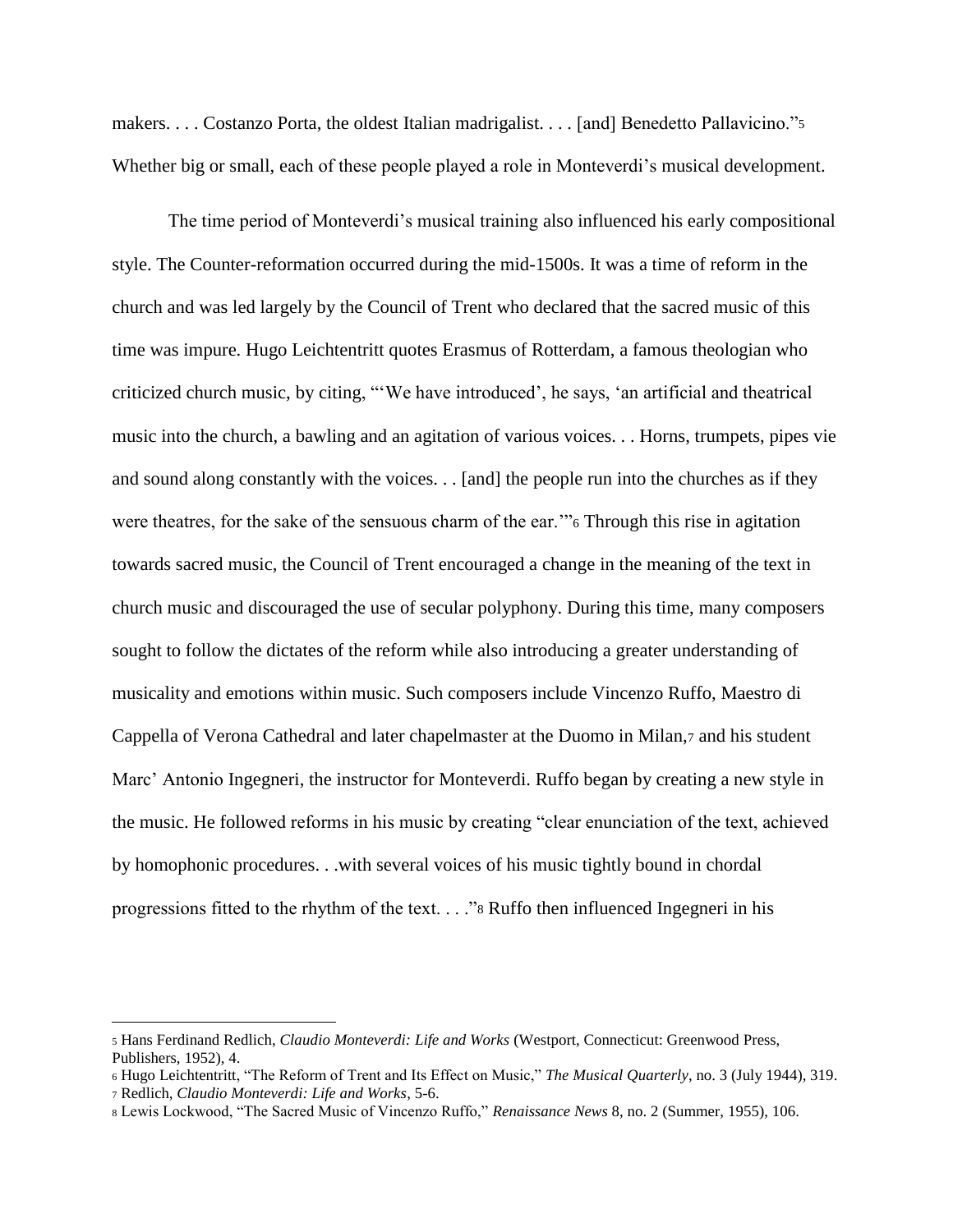compositions as the Counter-reformation continued. Ingegneri composed simple and typically homophonic works to align with the reforms.

Being his instructor, Ingegneri greatly influenced Monteverdi's early life. He held the position of church cantor at the cathedral in Cremona and was "chiefly responsible for Cremona's rapid rise as a center of musical culture."<sup>9</sup> Music in Cremona was centered around the church. Leo Schrade explains in his book, *Monteverdi: Creator of Modern Music,* that while there is no record of Monteverdi being a part of a choir in the church, Ingegneri provided him with access to the church and its music. He received choral and compositional training from Ingegneri, which would develop him into the magnificent composer that he quickly became. <sup>10</sup> Involving the studies of modality, Monteverdi's music theory background helped him to compose his early madrigals using the modal system.

Monteverdi's musical progress continued as he studied at the University of Cremona. It was there that he developed a sense of the humanities. "It is more than likely that the man who was to vie with the musical artists of antiquity, who was to conceive of the liberal arts as the basis of his work, who was to distinguish himself by profundity of thought and breadth of knowledge, took advantage of the opportunities furnished by the university."<sup>11</sup> Monteverdi developed the art of humanism and translated this into his compositions. This had an effect on his operas as they portrayed the human emotions, varying the keys between major and minor to create a specific mood. Monteverdi's study within the University of Cremona further advanced his skill as composer.

<sup>9</sup> Leo Schrade, *Monteverdi: Creator of Modern Music* (New York: W.W. Norton & Company, Inc., 1950), 77. <sup>10</sup> Ibid, 78.

<sup>11</sup> Ibid, 80.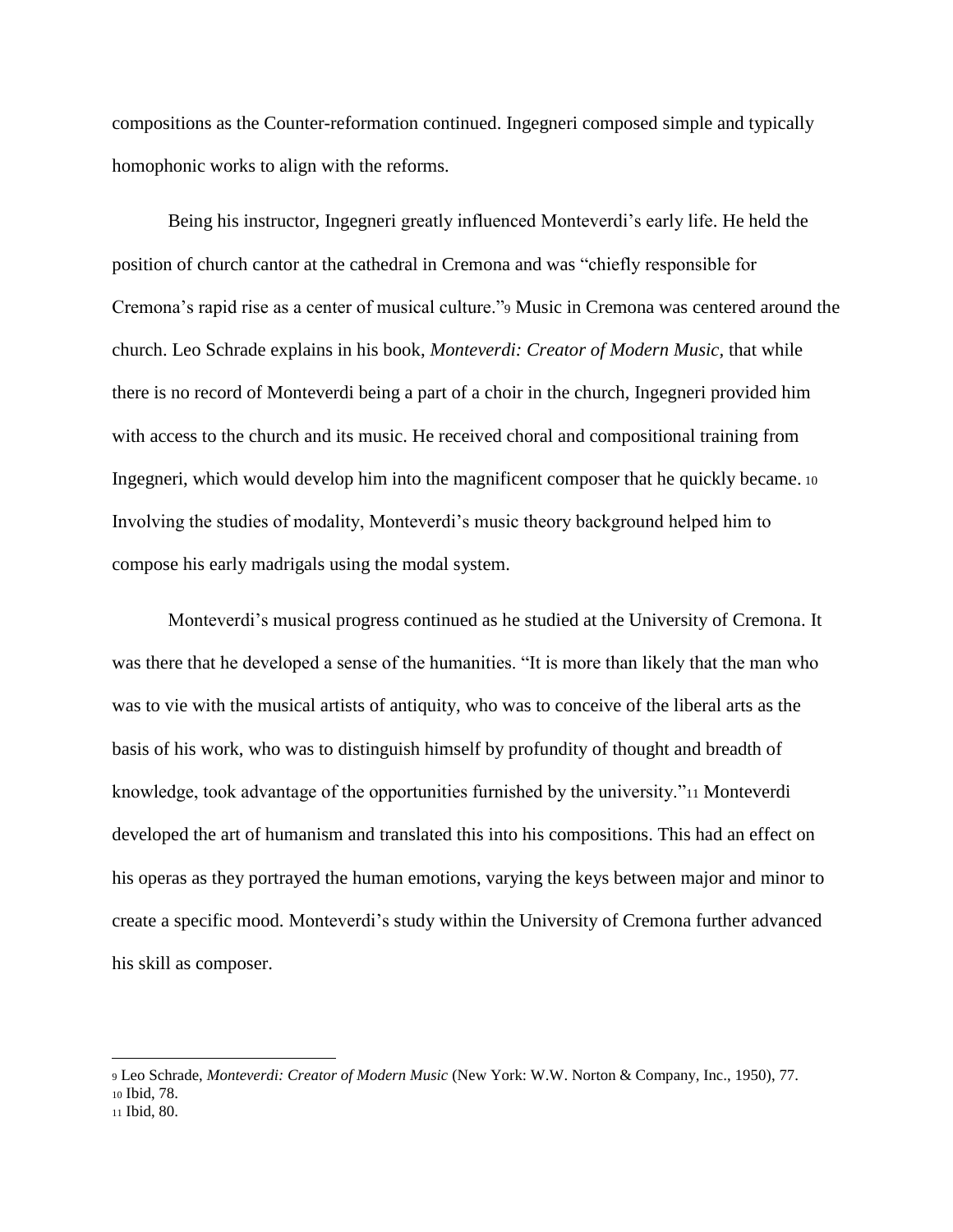This background created Monteverdi into the musician and composer that he would later become. His experience with Ingegneri and training in the church allowed him to be immersed in the theory of music. As his musical works developed, he became called the 'Father of Opera' due to his innovations in this genre of music. He stepped out of the previous confines on music and used chromatic harmonies, more accompanying instruments, and tonal qualities to create music that was inspiring and moving to listeners and audiences of the day.<sup>12</sup> Overall, the background Monteverdi received formed a solid foundation for the theoretical structure of his music to come.

Monteverdi's earliest famous works were his madrigals. These were composed and published in nine books over a time span of about forty years. The first book of madrigals was published in 1587 and easily shows modality in Monteverdi's music. Falling close to the transition to tonality, these madrigals are some of the last works which can be analyzed in the modal system. Providing a means of observing the modal system, these works help support the case of the transition from modality to tonality in this late Renaissance and early Baroque era.

First, Monteverdi's madrigals contain modal techniques through the observation of the diapente, or the perfect fifth. Ultimately, the diapente reveals the means by which a modal piece can be analyzed harmonically. In modal works, the fifth scale degree provides a strong indication for the mode of the piece. Likewise, the scale degree on which a chord is placed has a large bearing on structure of a modal piece. Certain scale degrees can only be harmonized in certain modes. For example, "the fourth degree may be harmonized in ionian, mixolydian, and Aeolian by the triad on the fourth degree, although this harmony is more frequently used to represent the sixth degree as upper auxiliary to the diapente."<sup>13</sup> However, the diapente can be harmonized in

<sup>12</sup>Redlich, *Claudio Monteverdi: Life and Works*, 139-140.

<sup>13</sup> McClary, *The Transition from Modal to Tonal Organization,* 88.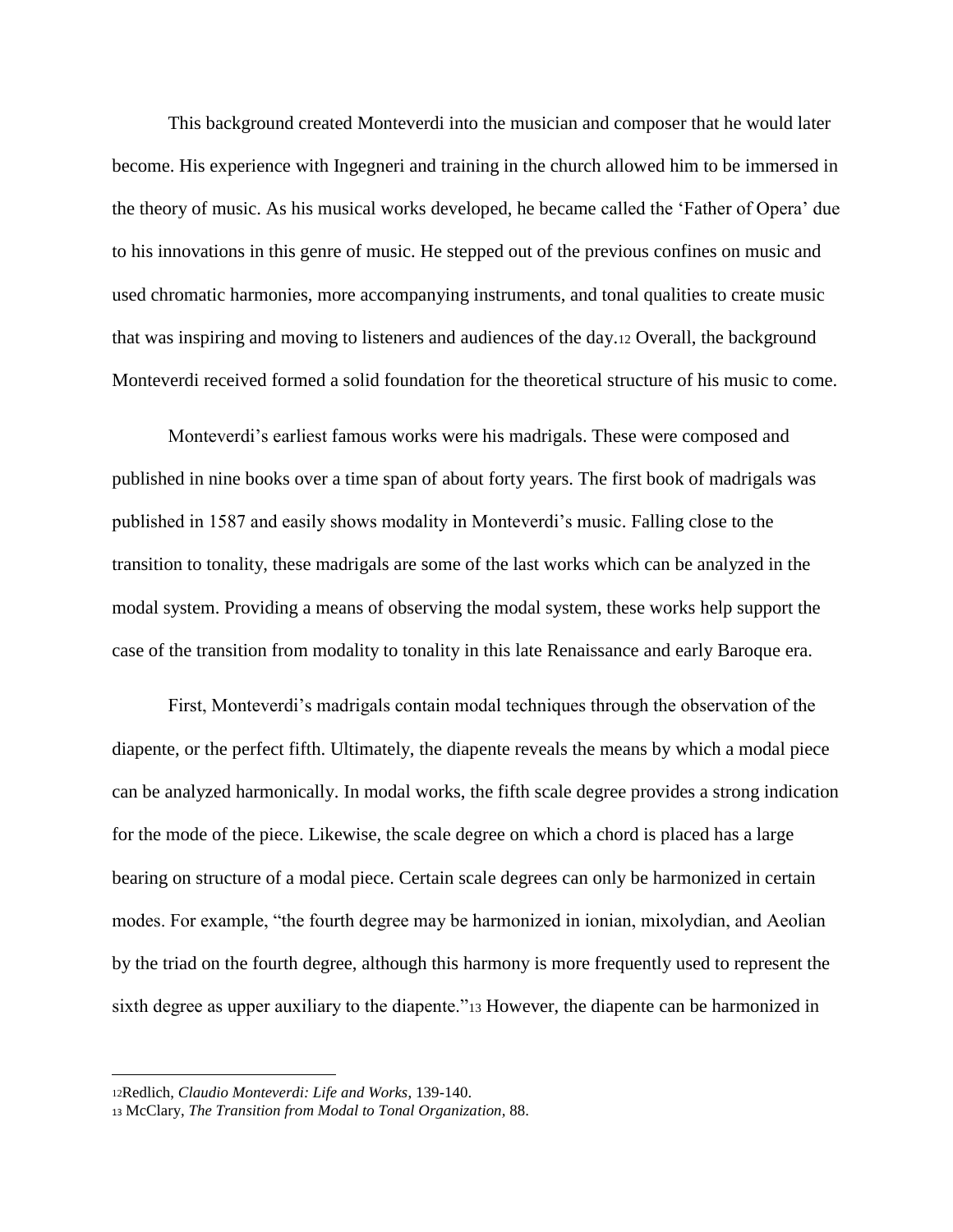any mode, revealing its strong importance within modal music. An example of this strong usage of the diapente can be found in the madrigal "Ah dolente partita" found in Monteverdi's Book 4 of madrigals.<sup>14</sup> Being in the aeolian mode, key notes will be the octave of a divided at e, the upper boundary of the diapente. Within the first and second motives, there is a clear establishment of e. Ultimately, the piece as a whole is based off of this establishment of e, which helps to show the modality in this madrigal.

Secondly, the linear pattern of musical lines in Monteverdi's madrigals support the modal system. McClary explains, "The modal system, as it appears in the five-voice madrigals of Monteverdi, is essentially linear. That is, structural function is primarily projected through melodic gestures. Most of the pitches in the structural melodic line are articulated by harmonic collections that add interpretative dimension."<sup>15</sup> This means that instead of first composing vertically through the use of harmonies, pieces of music were produced horizontally, creating music based on the melody line. An example of this can be found in Monteverdi's fourth book of madrigals in a piece titled "Anima mia perdona" within measures 19 and 20 (Ex. 2). Here, the function is based on the descent of the melody from the fifth scale degree to the final.<sup>16</sup> The harmonic progression of the piece is added after the melody has been composed. This linear projection of melody and harmony is a facet of the modal system and can be seen clearly in Monteverdi's madrigals.

 $\overline{a}$ 

<sup>14</sup>McClary, *The Transition from Modal to Tonal Organization* , 114-16. <sup>15</sup> Ibid, 9. <sup>16</sup> Ibid*,* 10.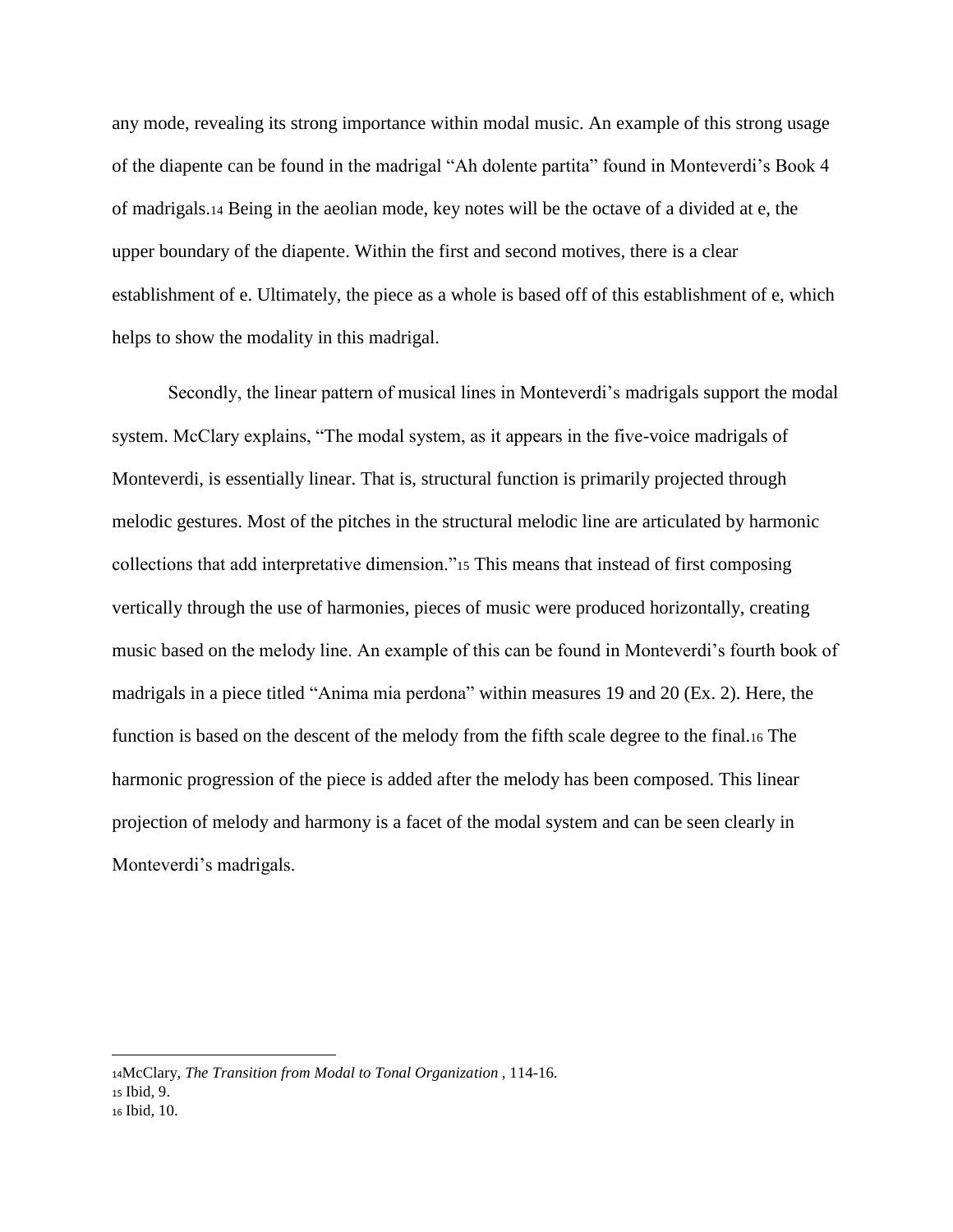

Example 2 Claudio Monteverdi, *Madrigals Book 4,* "Anima mia perdona," mm.19-20 (Vienna: Universal Edition, 1927. IMSLP*, http://imslp.org/wiki/Madrigals,\_Book\_4,\_SV\_75%E2%80%9393\_(Monteverdi,\_Claudio))*

Likewise, in modal works, composers can use a linear motion in the bass line to articulate the coming pitch. This could be done through typical bass patterns such as the Romanesca. Essentially, these bass patterns extend the linear line and form a progression to lead to the final to harmonize the diapente. However, as McClary states, "The sense of progression does not come from the bass, however, but from the skeletal modal line that generates the bass. These patterns all derive from the diapente and simply represent various harmonizations of it."<sup>17</sup> Therefore, in this instance, the bass line works to emphasize the modal system being used in a piece. "Anima mia perdona" provides an example of this type of modal influence. In measures 13-22, the Romanesca pattern is used to harmonize the motive and therefore establish the mode. Beginning in measure thirteen, the ascent of the modal line in the top voice spans from e to a and then from a to d in the following measure. This is a reverse of the Romanesca pattern (Ex. 3). The following measures create a descent from d to a, establishing these two key notes in the

<sup>17</sup> McClary, *The Transition from Modal to Tonal Organization*, 37.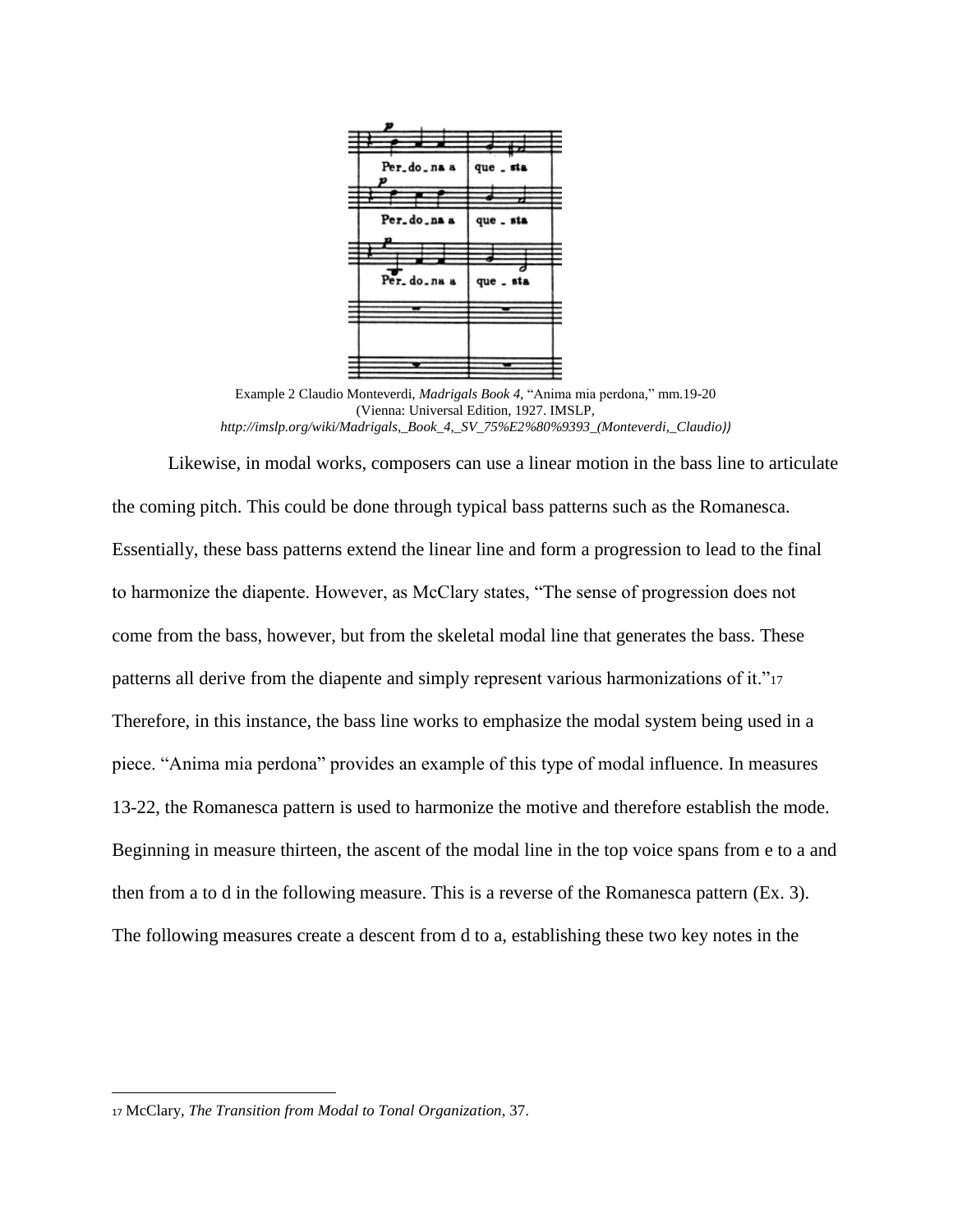mode.<sup>18</sup> The bass pattern in these measures, especially those in measures 16 and 17, follows the Romanesca pattern, which forms a clear basis for the modal system.



Example 3 Claudio Monteverdi, *Madrigals Book 4*, "Anima mia perdona" mm. 13-17 ((Vienna: Universal Edition, 1927. IMSLP*, http://imslp.org/wiki/Madrigals,\_Book\_4,\_SV\_75%E2%80%9393\_(Monteverdi,\_Claudio))*

One final example of Monteverdi's madrigals is found in book five in a piece titled "Cruda Amarilli." This piece in particular creates a transition to tonality through its obscure use of dissonance.<sup>19</sup> In Renaissance modal counterpoint, a key rule requires consonance, especially on strong beats. However, Monteverdi twists this piece by placing harsh dissonances on strong beats such as in measure two when the notes G, A, B, C, and D, the first five notes of the mixolydian scale, are all sung simultaneously, resolving to a G major chord on the following beat (Ex. 4). This breaks modal counterpoint rules of consonance due to the dissonance falling on beat three, a strong beat, and resolving on beat four, a weak beat. This example provides a transition into the tonal works that Monteverdi would soon produce.

<sup>18</sup> McClary, *The Transition from Modal to Tonal Organization*, 141-42.

<sup>19</sup> Claudio Monteverdi, "Cruda Amarilli," in *Norton Anthology of Western Music: Volume 1: Ancient to Baroque,*  eds. J. Peter Burkholder and Claude V. Palisca (New York, NY: W.W. Norton & Company, 2014): 430-34.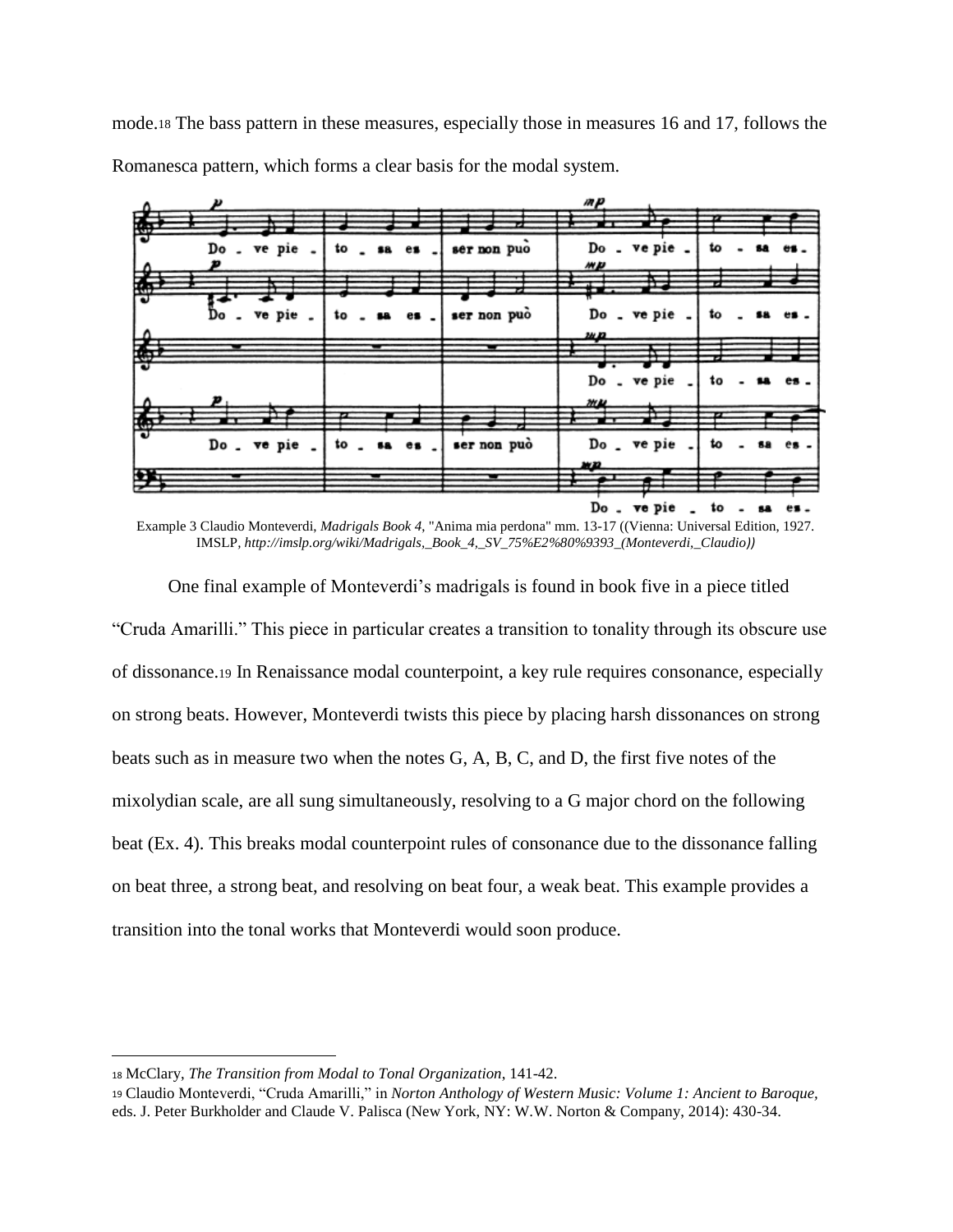

Example 4 Claudio Monteverdi, *Madrigals Book* 5 "Cruda Amarilli," mm. 1-3 (New York, NY: W.W. Norton & Company, 2014).

Monteverdi's music made a strong transition into tonality through his operas. While opera did not contribute to a large portion of Monteverdi's works, a study of this genre, specifically his opera titled *L'Orfeo*, reveals his in depth understanding of music. In its creation, opera was known as the "play in music" or a "musical play."<sup>20</sup> This was a new drama for the stage that audiences had not experienced before. However, Monteverdi's history and extensive study of madrigals helped him develop this new genre of music. As Mark Ringer states, "Like Beethoven's piano sonatas, Monteverdi's madrigals are an extraordinarily rich musical articulation of a great artist's changing techniques and changing perception of the world."<sup>21</sup> Monteverdi's madrigals reveal his creativity and his ability to compose music outside of what was considered normal during his day. This translates over into the development of opera. His operas are highly expressive, but more importantly, they display tonal qualities, revealing a transition from modality to tonality. An opera composed by Monteverdi illustrating tonal elements is *L'Orfeo*.

<sup>20</sup> Mark Ringer, *Opera's First Master: The Musical Dramas of Claudio Monteverdi* (Pompton Plains, New Jersey: Amadeus Press, LLC, 2006), 31-32. <sup>21</sup> Ibid, 5.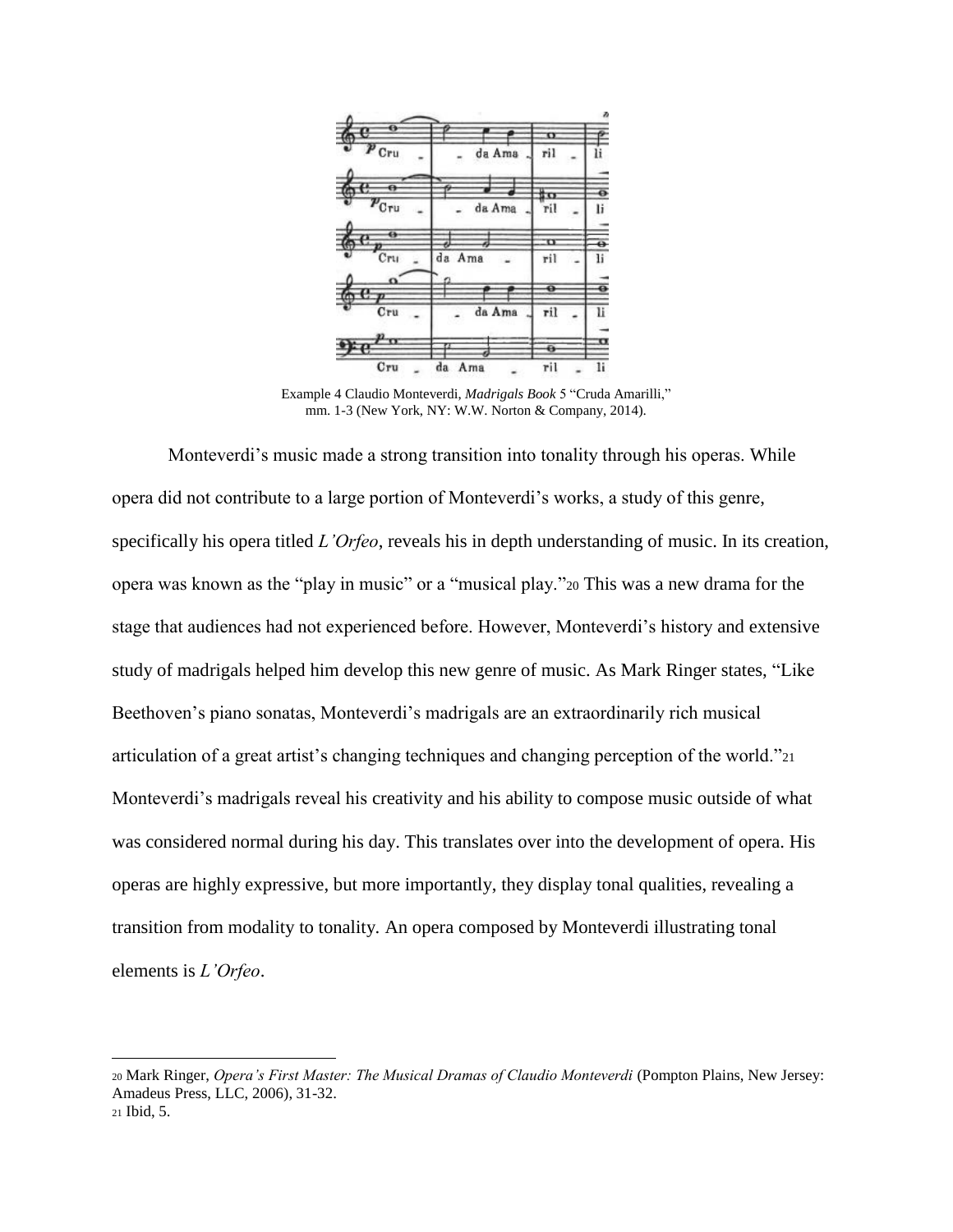Monteverdi's first opera, *L'Orfeo,* contains many of the new facets of the genre. It is the perfect balance of music, words, and drama which is the epitome of opera.<sup>22</sup> Often times throughout the opera, the music depicts the words by using text expression. Furthermore, the development of the plot provides an incredible drama that was new to this time period. The plot itself is written in a way that allows art to take its full form. Ultimately, Orfeo, a demigod, aspires to save his love, Euridice, from the underworld. He even travels there to save her, but he is unable to do so. Monteverdi takes control of the audiences' emotions by allowing the music to represent the feelings depicted within portions of the opera. These aspects of *L'Orfeo* make it new and innovative to the music of this time period.

A concept found prominently throughout *L'Orfeo* is the idea of tonality. *L*'*Orfeo* can be viewed as one of the earliest tonal works due to the prolonged cadences and harmonic analysis of various portions of the opera. For example, *L'Orfeo* begins with a toccata, a rather improvisatory piece designed to open the opera until the curtain rises. This piece pulls strongly to the major key of C. As a shorter work, this piece is composed predominately around the I chord in C major.<sup>23</sup> This prolonged use of the C major chord allows an audience to hear an extremely distinct major sound, a sound much different from the modal system. Similar examples are found in other portions of the work.

 $\overline{a}$ 

<sup>22</sup> Ringer, *Opera's First Master, 43.*

<sup>23</sup> Claudio Monteverdi, *L'Orfeo, ed. G. Francesco Malipiero (London: J. & W. Cester, Ltd., 1923).*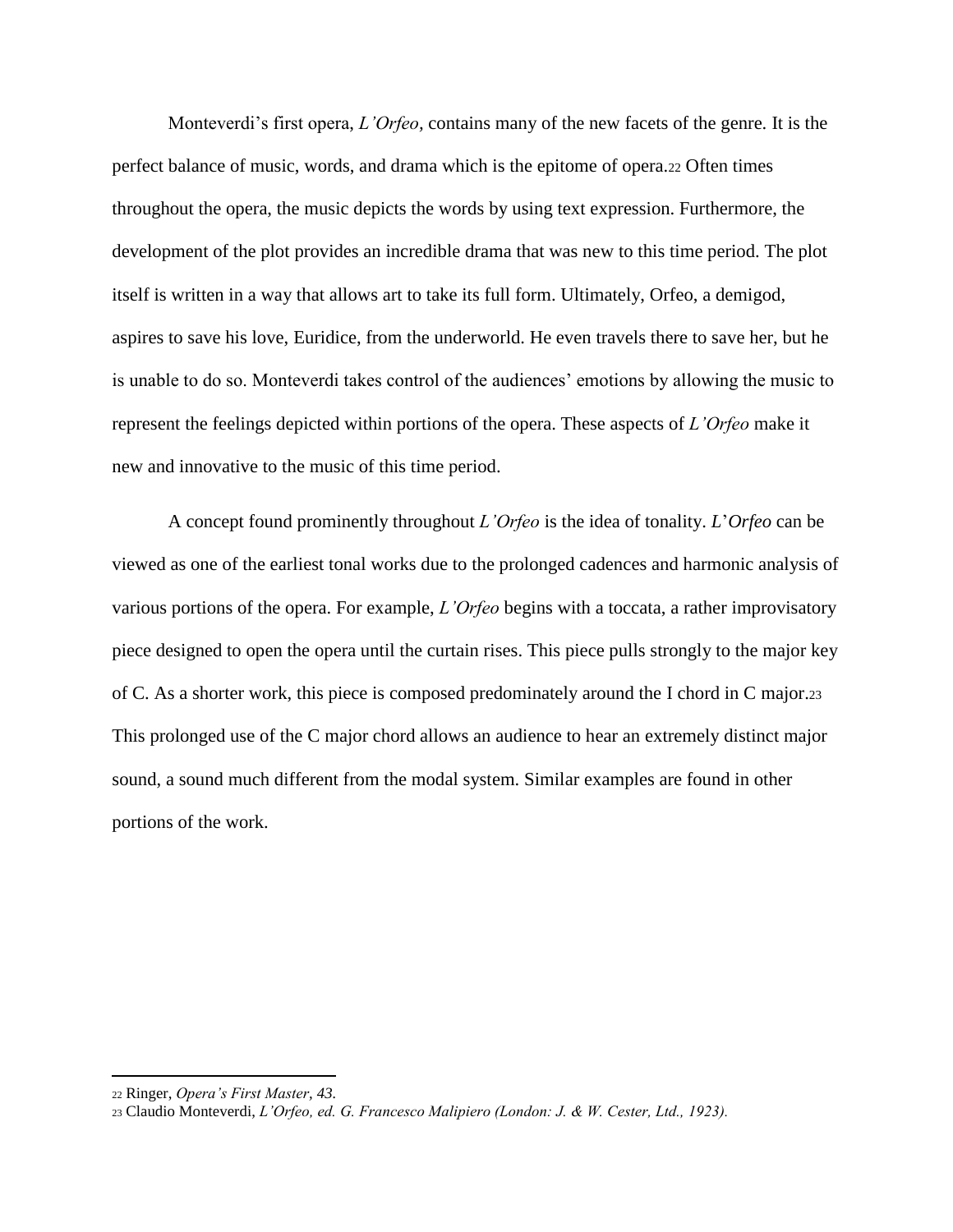Presented within the first scene of Act I, the piece titled "In questo lieto e fortunato giorno" produces sounds, which might confuse listeners due to the influence of modality and tonality simultaneously. A tonal concept found within this piece is the prolongation of a note to reveal a key area. The beginning of this piece is structured as the D dorian mode (Ex. 5). It maintains the lowered sixth scale degree with the Bb as well as the lowered seventh degree with the C natural. This forms the dorian mode.



*Example 5* Claudio Monteverdi *L'Orfeo, act 1,* "In questo lieto e tortunato giorno" mm. 1-2 (Vienna: Universal Edition, 1930. IMSLP, http://ks.imslp.net/files/imglnks/usimg/2/21/IMSLP310353-PMLP21363-monteverdi\_orfeo2.pdf)

However, although first presented as the ionian mode in C major, the piece transitions to D major through the use of the F sharp, C sharp, and strong harmonic progressions within the key (Ex. 6). The prolongation of the D major chord as well as the D in the bass help the structure of the piece to now establish tonal system. This short piece interestingly combines the theory of modes and tonality within a short section.



Example 6 Claudio Monteverdi, *L'Orfeo*, act 1, "In questo lieto e tortunato giorno" mm. 7-9 (Vienna: Universal Edition, 1930. IMSLP, http://ks.imslp.net/files/imglnks/usimg/2/21/IMSLP310353-PMLP21363-monteverdi\_orfeo2.pdf)

Furthermore, Act II contains concepts supportive of tonality. The first can be found at the start of Act II in an aria titled "Ecco pur." Strong cadences to the tonic are evident in this piece,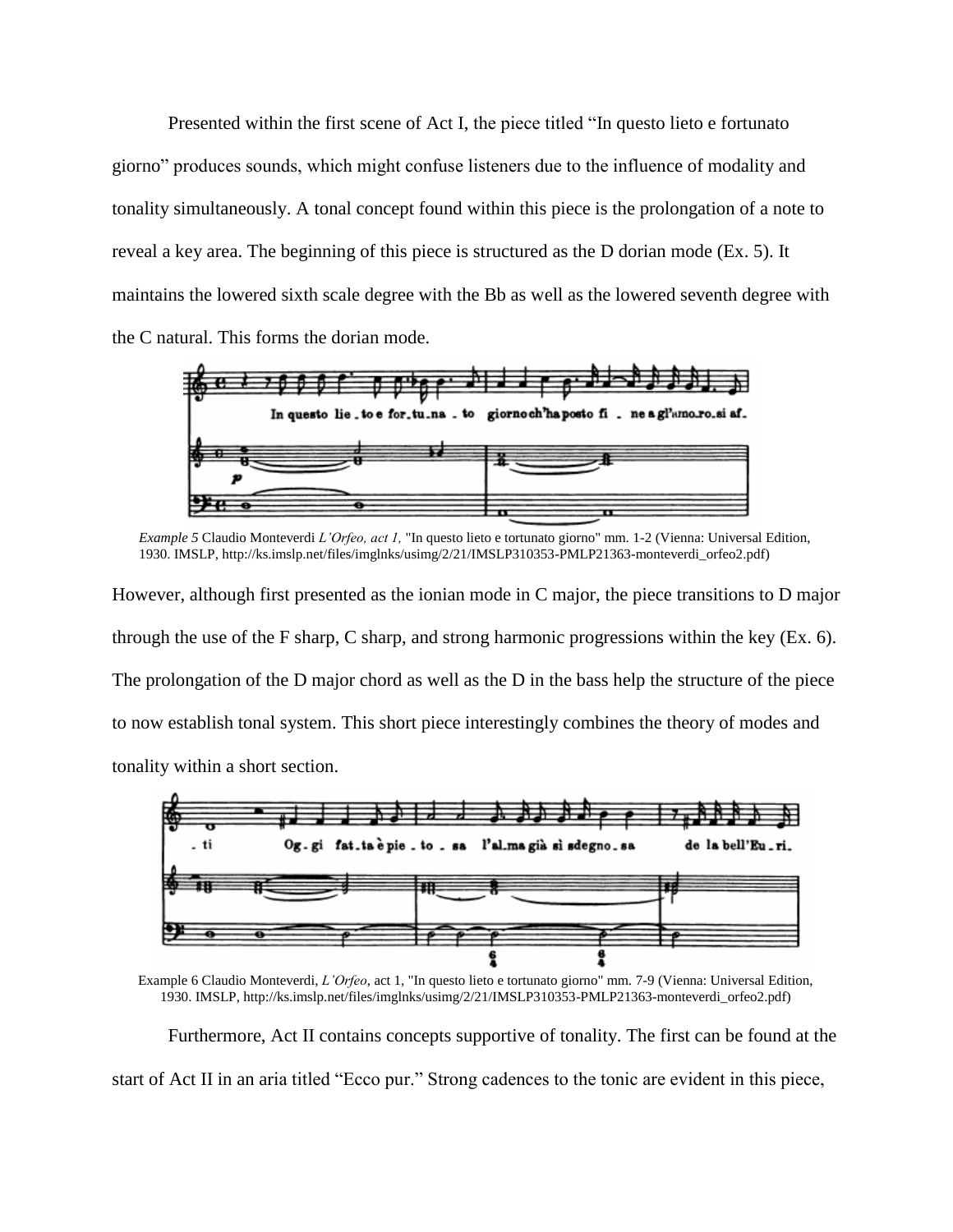even in the midst of a modulation. Beginning in g minor, Monteverdi creates a work that follows the correct rules for modulation by transitioning to the relative major of Bb midway through the song and reverting back to g minor by the closing cadence (Ex. 7). Measure 4 begins in Bb major, and chords within the following two measures emphasize the tonic Bb major chord. The modulation occurs in measure 7 with a deceptive cadence in the key of Bb major by moving from the V chord, F major, at the end of measure 6 to a vi chord, g minor, in measure 7. This g minor chord is also the tonic of g minor key presented at the beginning of the piece. Monteverdi uses modulation to prove tonality in this short work.



Example 7 Claudio Monteverdi, *L'Orfeo*, act 2, "Ecco pur" mm. 4-9 (Vienna: Universal Edition, 1930. IMSLP, http://ks.imslp.net/files/imglnks/usimg/2/21/IMSLP310353-PMLP21363-monteverdi\_orfeo2.pdf)

Likewise, a short song later in Act II titled "Mira, deh mira Orfeo" sung by the shepherds has the same approach. However, as the mood of the piece changes, so does the mood of the music and therefore the tonality. In happy sections, this piece is in a key closely related to C major. On the other hand, in more solemn sections, the piece is found in a minor, the relative minor of C major.<sup>24</sup> In chord analysis, the tonal system stands strong through the resolution of

 $\overline{a}$ 

<sup>24</sup> Claudio Monteverdi, "Mira, deh mira Orfeo," in *Norton Anthology of Western Music: Volume 1: Ancient to Baroque,* eds. J. Peter Burkholder and Claude V. Palisca (New York, NY: W.W. Norton & Company, 2014): 473.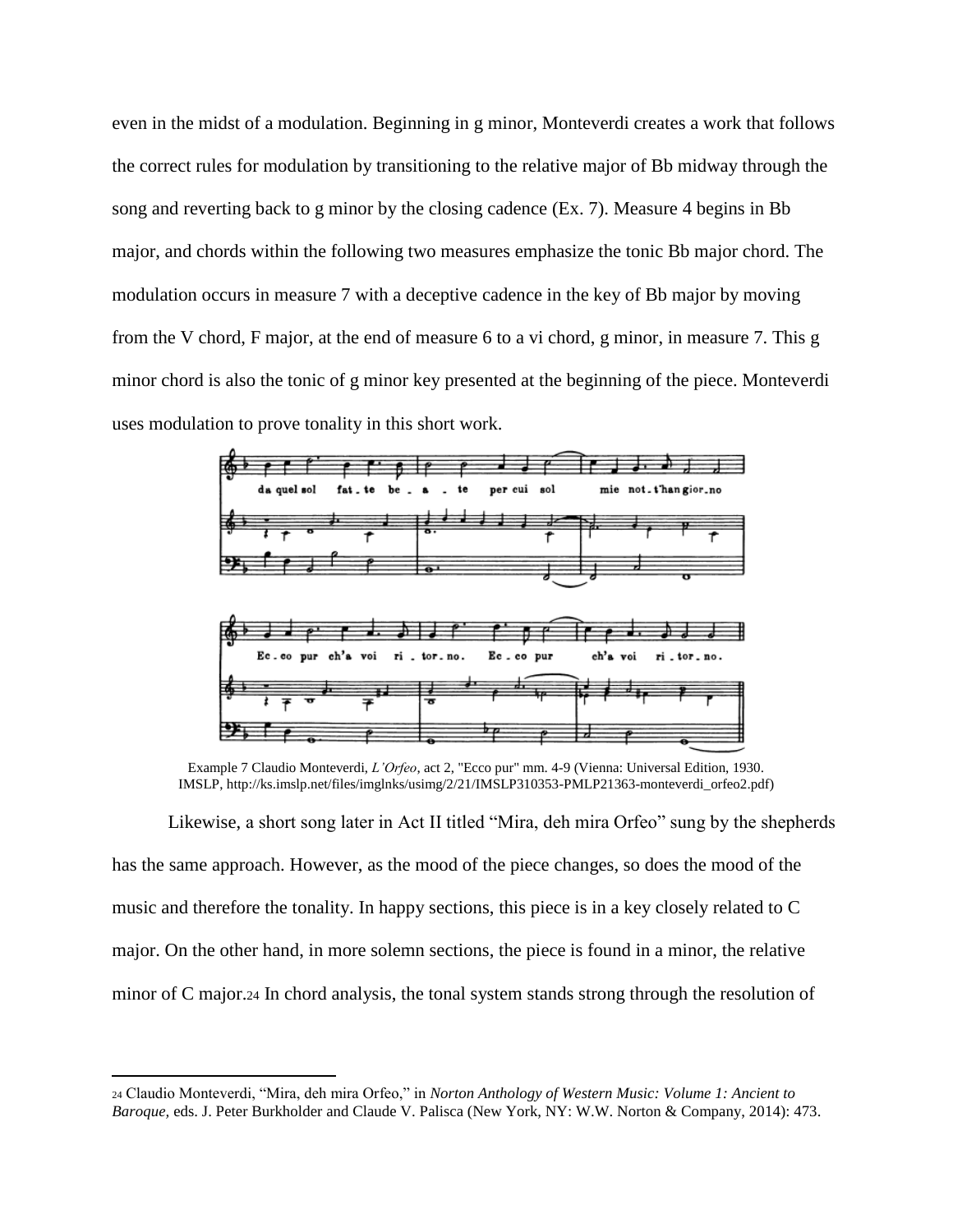harmonic progressions. Chords which are labeled V/V resolve to V, and V eventually resolves to I (Ex. 8). Monteverdi's interesting use of tonality in this song allows one to see the transition between modality and tonality.



Example 8 Claudio Monteverdi, *L'Orfeo*, act 2, "Mira, deh mira Orfeo" mm. 10-12 (New York, NY: W.W. Norton & Company, 2014)

As seen in Monteverdi's famous opera *L'Orfeo*, the transition from modality to tonality was a slow progress, but it is evident. In the examples given, Monteverdi approaches tonality in the correct way. He develops harmonies and cadences which point back to a home key within the tonal system. His prolongation of notes, especially the tonic of the key in the bass, also encourages the tonal system. While he uses modes such as hypoionian and hypoaeolian, the connection these modes have to keys in the tonal system shows the slow transition into the new way of composing music. Monteverdi's composition of *L'Orfeo* encourages the development of tonality and the importance of the composer himself in the history of music theory.

In conclusion, Monteverdi's works, whether in the modality of his madrigals or the tonality of *L'Orfeo*, aid in proving the transition from modality to tonality in the late Renaissance and early Baroque era. Monteverdi's background in music theory formed a compositional foundation for him to produce works that aligned with the music theories of the Renaissance era. The influence of his geographical location and his teacher, Ingegneri, gave him a start to a successful future. Having observed Monteverdi's music chronologically through his lifetime, it is evident that his earlier works established modal qualities while his later works bring out the tonal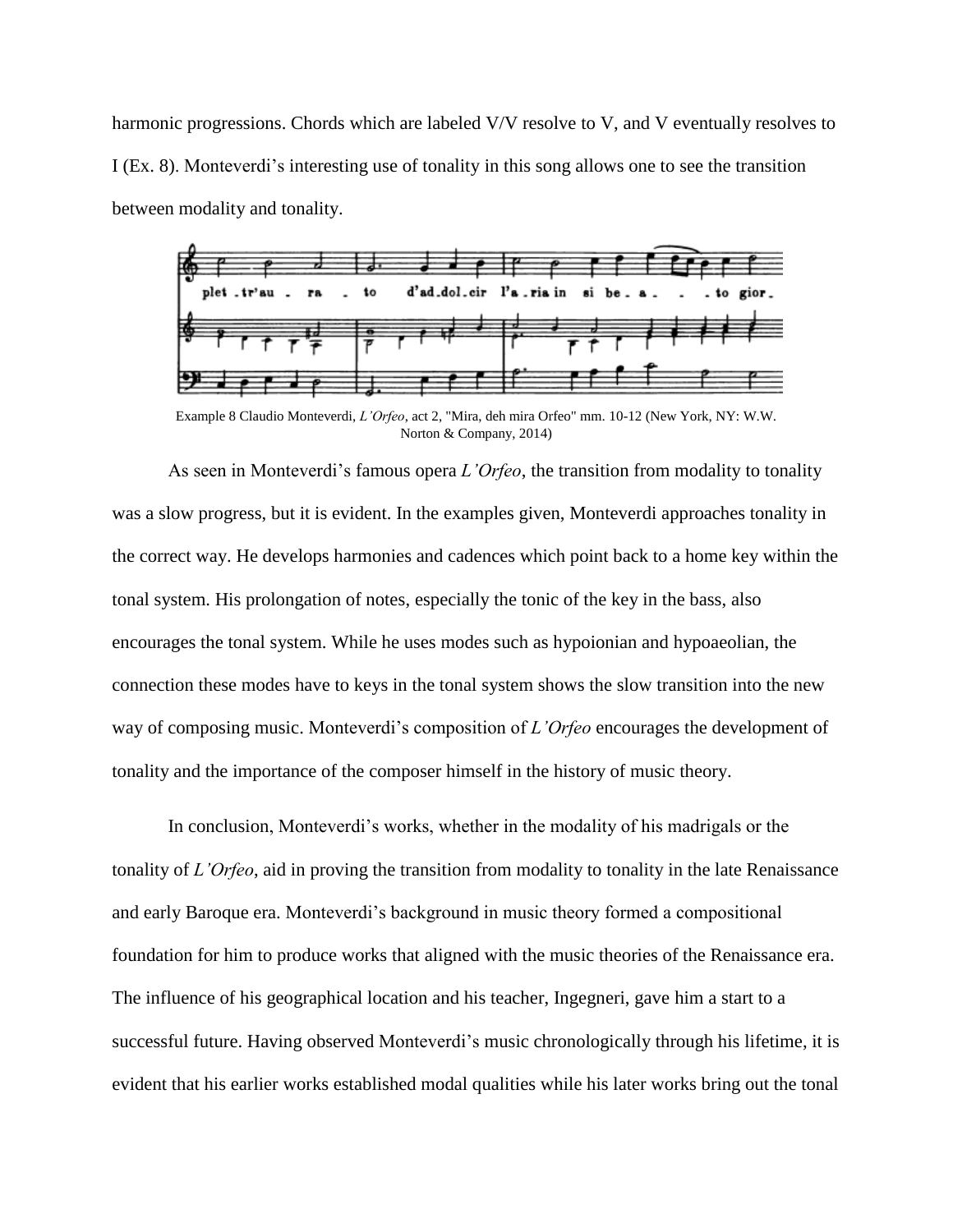system. The madrigals establish modality and the rules this system requires by using a linear structure, an emphasis on the fifth degree, and a consonance in harmony. On the other hand, *L'Orfeo* finalizes tonality through a strong pull of cadences from the dominant to the tonic. Overall, through these examples, Monteverdi's influence on music launched the transition from modality to tonality, which radically changed the course of music.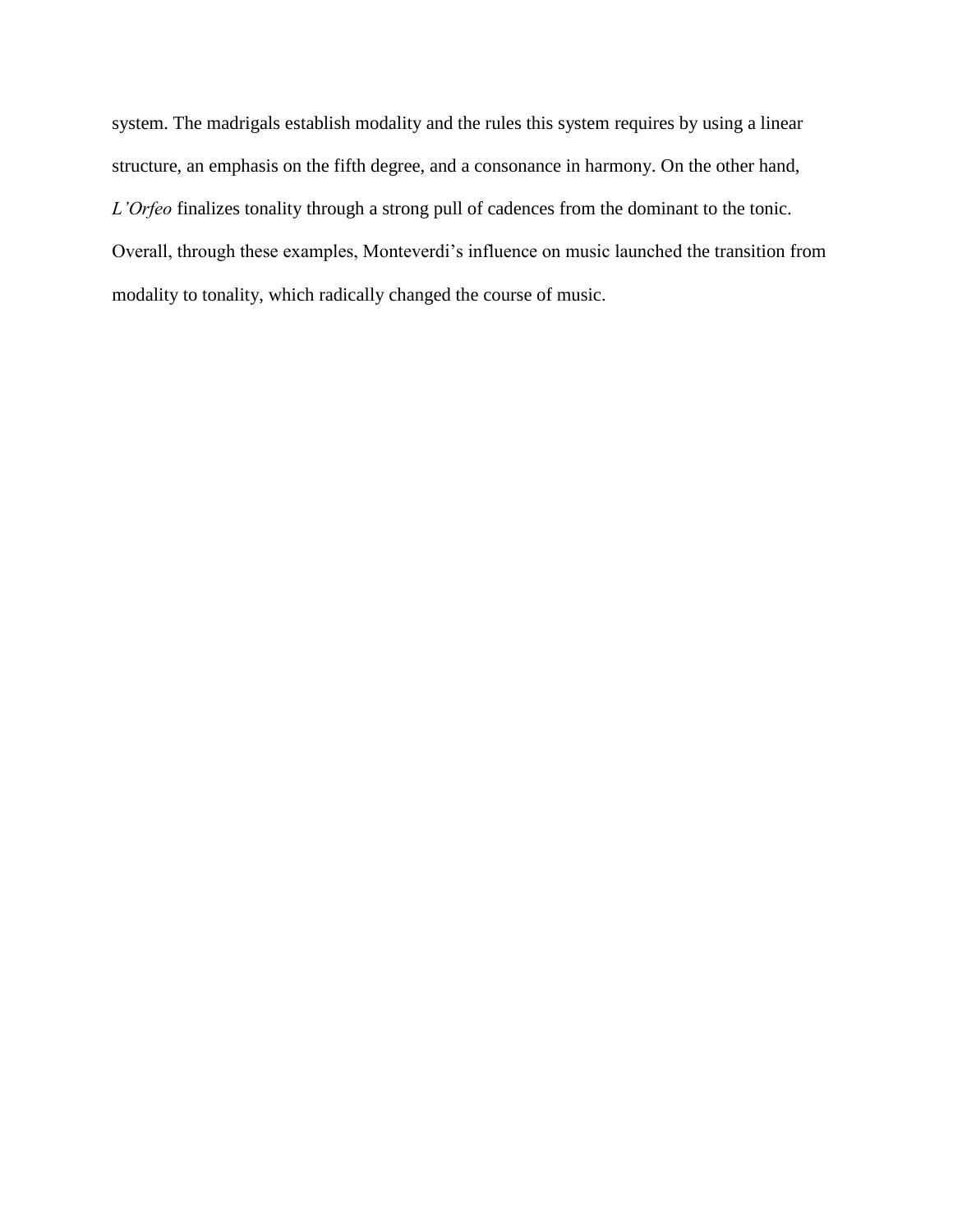## Bibliography

- Chew, Geoffrey. "The Perfections of Modern Music: Consecutive Fifths and Tonal Coherence in Monteverdi." *Music Analysis* 8, no. 3 (October 1989): 247-73. [http://www.jstor.org/stable/854290.](http://www.jstor.org/stable/854290)
- Erickson, Robert. *The Structure of Music: A Listener's Guide.* New York: The Noonday Press, 1995.
- Fenlon, Iain. "Monteverdi's Mantuan 'Orfeo': Some New Documentation." *Early Music* 12, no. 2 (May 1984): 163-72. http://www.jstor.org/stable/3137731
- Helm, E. Eugene. *Melody Harmony, Tonality: An Introduction.* Lanham, Maryland: Rowman & Littlefield, 2013.
- Leichtentritt, Hugo. "The Reform of Trent and Its Effect on Music." *The Musical Quarterly*, no. 3 (July 1944): 319-28. http://www.jstor.org/stable/739479
- Lockwood, Lewis. "The Sacred Work of Vincenzo Ruffo." *Renaissance News* 8, no. 2 (Summer 1955): 105-106.<http://www.jstor.org/stable/2857915>
- Malipiero, Francesco G., and Berta Gerster-Gardini. "Claudio Monteverdi of Cremona." *The Musical Quarterly* 18, no. 3 (July 1932): 383-396.<http://www.jstor.org/stable/738882>
- McClary, Susan Kaye. "Towards a History of Harmonic Tonality." In *Towards Tonality: Aspects of Baroque Music,* edited by the Orpheus Institute, 91-118. Ghent, Germany: Leuven University Press, 2007.
- McClary, Susan Kaye. *The Transition from Modal to Tonal Organization in the Works of Monteverdi.* Cambridge, Massachusetts: Harvard University, 1976.
- Monteverdi, Claudio. "Cruda Amarilli." In *Norton Anthology of Western Music: Volume 1: Ancient to Baroque*, edited by J. Peter Burkholder and Claude V. Palisca, 430-34. New York, NY: W.W. Norton & Company, 2014.
- Monteverdi, Claudio. "L'Orfeo: Excerpt from Act II." In *Norton Anthology of Western Music: Volume 1: Ancient to Baroque,* edited by J. Peter Burkholder and Claude V. Palisca, 452- 74. New York, NY: W.W. Norton & Company, 2014.
- Monteverdi, Claudio. *L'Orfeo.* Edited by G. Francesco Malipiero. London: J. & W. Chester, Ltd., 1923.
- Powers, Harold S. "Tonal Types and Modal Categories in Renaissance Polyphony." *Journal of the American Musicological Society* 34, no. 3 (Autumn 1981): 428-470. <http://www.jstor.org/stable/831189>

Procter, Leland H. *Tonal Counterpoint.* Dubuque, Iowa: WM. C. Brown Company, 1952.